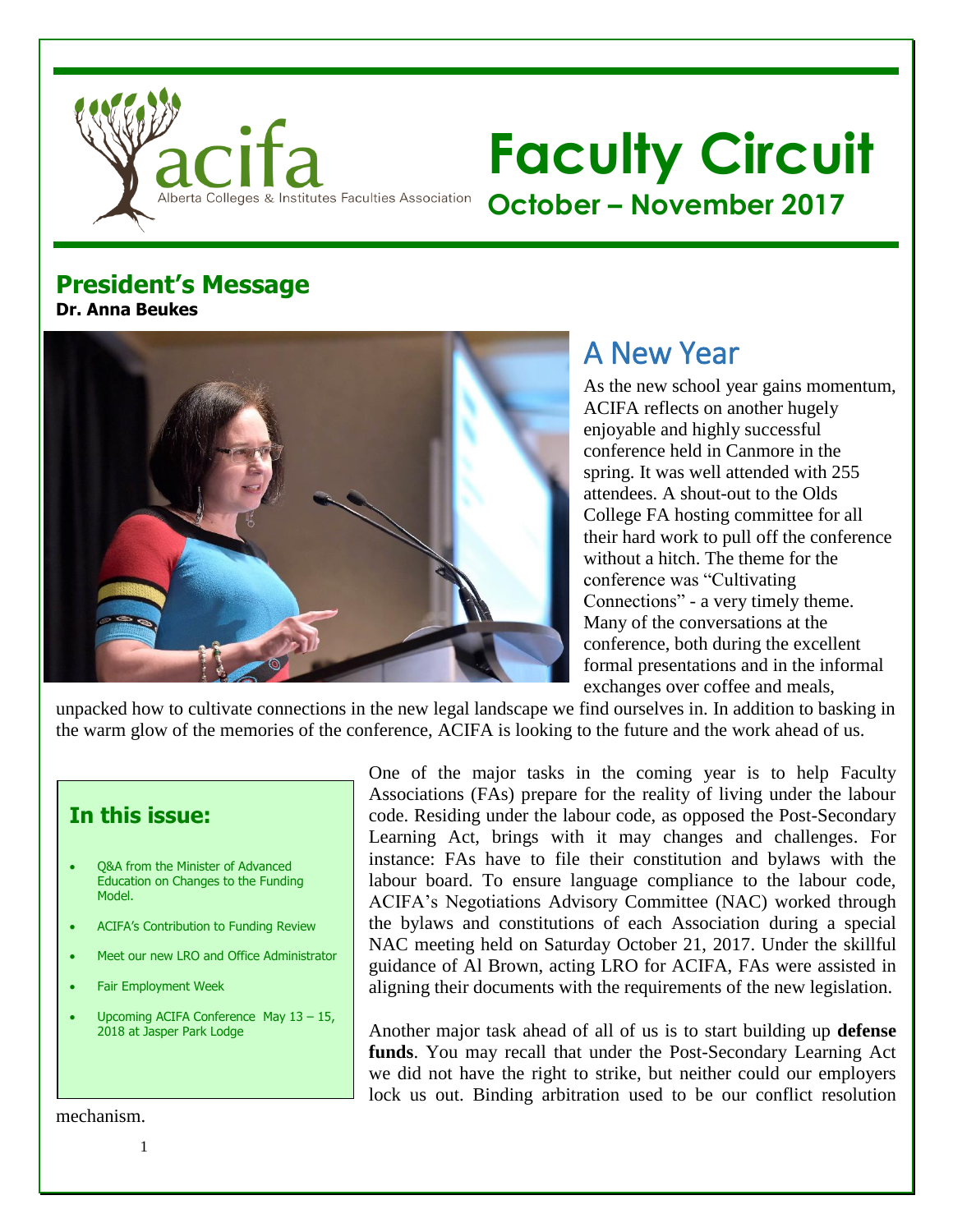Under the labour code, however, we have the right to strike and are vulnerable to being locked out. In order to protect ourselves in case the worst happens, we have to build up defense funds, and do so quickly. The most cost-effective way of doing so is to do it collectively. The possibility of establishing an ACIFA defense fund to which all our members would contribute, was discussed at our last Presidents' Council meeting on October 21, 2017 in Calgary. Building up an ACIFA defense fund is comparable to buying insurance; one hopes you never need it, but if you do, it is a very good thing to have. Similar to insurance, it is preferable to spread the cost over as broad a base as possible as that lowers the unit cost. If each individual faculty member contributes only \$5 per month (the cost of cup of coffee) to an ACIFA defend fund, that fund will grow by almost half a million dollars per year. Without a province-wide ACIFA fund, each individual FA will have to increase dues substantially to build up their own defense fund.

I am very pleased to announce that **ACIFA was successful in retaining the services of an LRO** with experience in both the labour code and the post-secondary environment. Please say hello to Brian McCulloch (see page 5). Welcome onboard Brian!

We have also appointed a **highly skilled Office Administrator,** Pamela Lazo, to help reorganize our office operations. Pamela's office hours are:  $8:00 \text{ am } -4:00 \text{ pm}$  Monday to Friday, with a half an hour lunch break from 12:00 noon to 12:30 pm. Feel free to give Pamela a call at the ACIFA office (780-423-4440) and welcome her onboard. As she is likely often to be alone in the office, please leave a message if you happen to call the moment she stepped out.

In conclusion, I would like to **sincerely thank members of ACIFA's executive** Janice Kirchner (VP Finance and Records), James McWilliams (Executive VP), Lisa Saxby (VP NAC), Ken Heather (VP External) and Keith Smyth (VP PAC) for their dedication and service. Your determination to let this organization succeed is inspiring, your sense of humour is refreshing and your selflessness admirable.

In service, Anna

### **Message of support to Ontario College Teachers**

As fellow College teachers we hereby wish to send a message of strong support to all the Ontario College teachers currently on strike. At our ACIFA Presidents Council meeting this weekend in Calgary, a motion of support and encouragement for Ontario College teachers in their action was passed unanimously.

We stand in solidarity with you. The issues you are emphasizing are serious and of growing concern across the country. Thank you for your principled stand on fairness and equity. Thank you for pushing back against the casualization of academic work. Thank you for caring enough about quality education that you are willing to take job action to protect it.

Please know that you are not alone. We stand with you. We understand and share your concerns about the continuous diversion of resources away from the classroom, the erosion of academic freedom and the explosion in administrative oversight. We stand with you not only in understanding and sharing these concerns, but also in supporting your strong action to safeguard quality postsecondary education for students.

You can count on our continuous backing as you stand firm,

If you, as individual Alberta College teacher, would like to send a message of support, please click on this link below: [www.collegefaculty.org](http://www.collegefaculty.org/)

Anna Beukes President ACIFA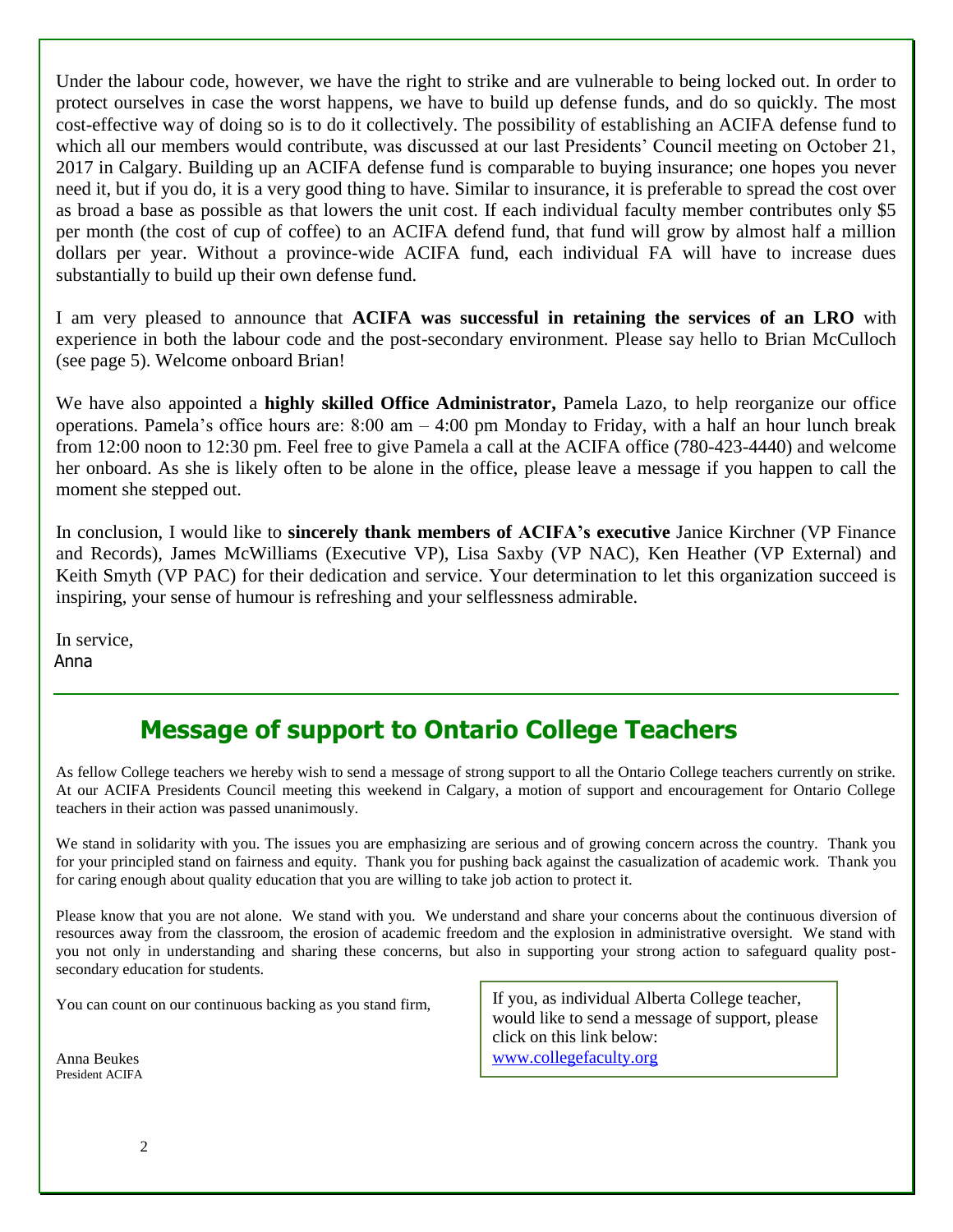

# **Q&A from the Minister of Advanced Education on Changes to the Funding Model**

**We put 5 questions to the Minster of Advanced Education, Mr. Marlin Schmidt. Here are his responses:**

1. **Where and how do you see collaboration occurring across the system?**

I see collaboration occurring across the system every day! Whether it be two faculty members working together on a research project, institutions sharing curriculum to ensure that students have access to the best possible education, or the offering of joint degrees, collaboration occurs everywhere. That said, I continue to work with stakeholders to ensure that collaboration is enhanced across the system. Moving forward, collaboration will be key to ensure that our system is able to deliver the high quality educational outcomes Albertans expect in the most efficient way as possible.

#### 2. **What risks do you see in deriving more revenue from fundraising activities?**

It is important to ensure that risks are well managed. Government is currently reviewing how the system is resourced and, as part of this review, we are looking at how institutions are funded and the role that selfgenerated revenue plays across the system. The department's goal is to ensure that fundraising endeavors are appropriate for post-secondary institutions, that they do not distract from the primary purpose of the institution and that the board has the capacity to properly manage and oversee them.

#### 3. **Where do you see the role of academic staff associations in institutional governance as a result of the Post-Secondary Learning Act (PSLA) changes?**

The PSLA envisioned academic staff associations as an integral and legislated part of the institution's fabric. The recent changes to the PSLA were about extending constitutionally protected rights to academic staff members and does not change the integral role that academic staff members play in our system.

#### 4.**Does the "holistic" student experience compromise funding for quality and effective teaching and scholarly activities, seeing that administrative complements in institutions have increased significantly over the years?**

It is important that we take a holistic view of the student experience to ensure students are provided with the supports that they need to succeed in their studies. I am concerned about rising administrative expenses at institutions. Government is committed to addressing executive compensation through the ABC review and the funding review will also look at administrative expenses. It is important to me that as many dollars as possible are directed toward the classrooms across our province.

5. **If the basic funding model is to be built on enrolments, what other factors could be used to supplement the funding, based on other criteria derived from institutional mandates?** In most jurisdictions enrolment measures are influential within the funding model, but they are not the only factor considered in determining funding. The current funding model review is examining many factors that could be used to better determine funding allocations to institutions including the mandate of the institution.

The Honorable Minster Marlin Schmidt – Minster of Advanced Education in Alberta

3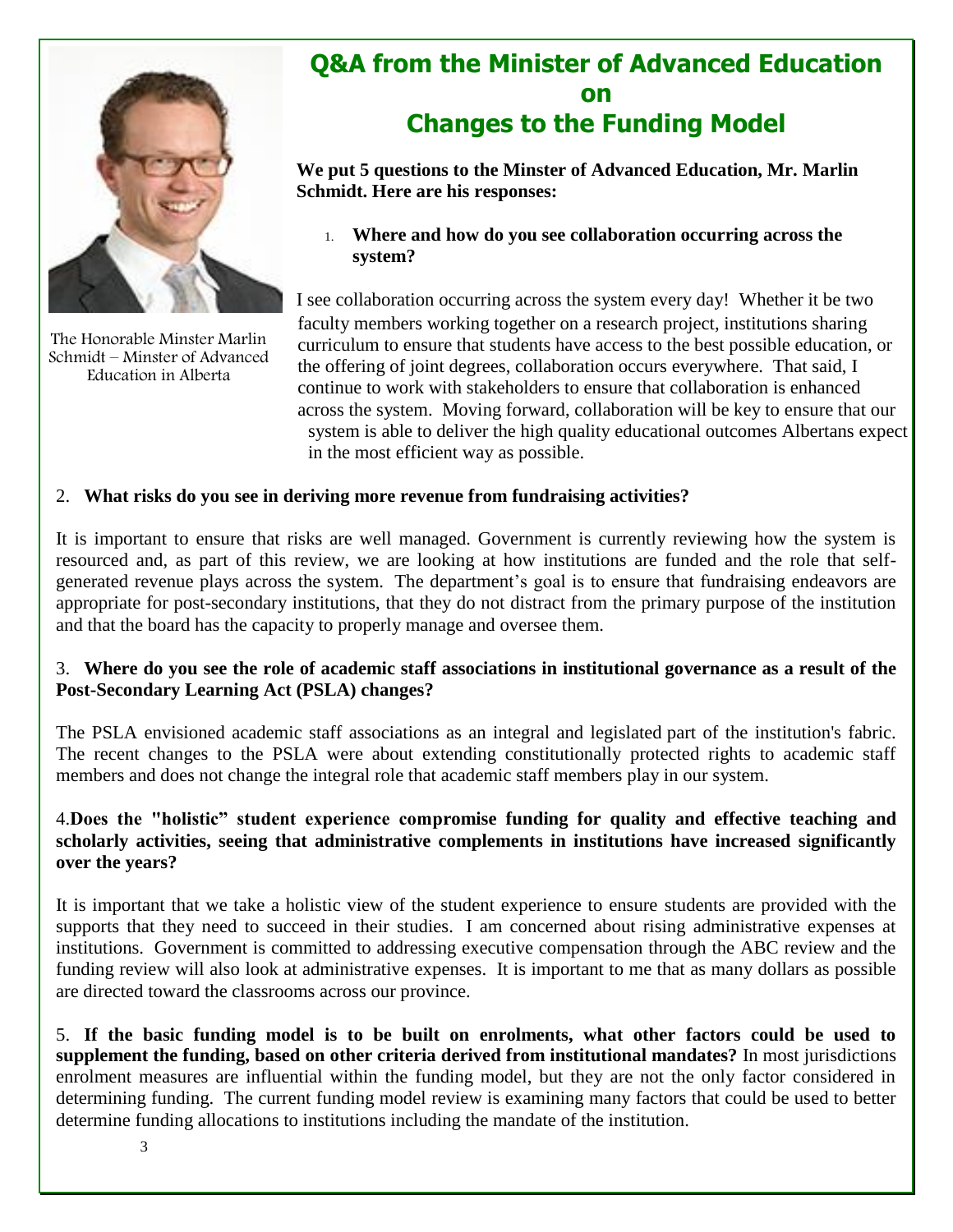# **ACIFA's Contribution to the Funding Review**

One of the meaningful consultations the Alberta Government launched this year was a comprehensive review of the way post-secondary schools are funded. At the moment, funding is done as a block transfer to each school. That means the government signs over a large check to each institution. How the money is spent internally is then up to the management of each institution.

A consultation meeting to discuss potential changes to how funding is done was held on July  $26<sup>th</sup>$ , 2017. Lisa Saxby (VP NAC), Ken Heather (VP External) and Keith Smyth (VP PAC) attended on behalf of ACIFA. Different funding models were discussed. Models such as individualized funding models; performancebased funding models; volume/utilization-based funding; cost-based funding; community needs/socioeconomic-based and regional distribution funding were looked at. There are many factors to consider before choosing a new funding base - such as cost, government revenue, student profile, program characteristics, socio-economic conditions and more.

**ACIFA's two main recommendations** are: First, that the government recognizes the long-term contributions a well-funded post-secondary education system makes to the prosperity and overall well-being of individuals and society. Second, that funding should be tied to the core mandates of each school in order to prevent the diversion of resources away from classrooms, shops and labs.

**ACIFA is not in favour of outcomes-based funding.** International research has shown that outcomes-based funding is not effective in motivating institutions to behave in line with their mandates, nor does it lead to greater responsiveness to labour market needs. No fewer than 34 States in America have performance-based funding in some form or another. The design of these performance-based funding models varies greatly and the percentage of overall funding linked to performance criteria varies between 6 percent of total funding in Indiana, to 80 percent in Tennessee. However there is no evidence that outcomes-based funding achieves any of its intended results. It also creates financial instability for institutions. The bigger the percentage of an institutions' annual budget tied to annual performance indicators, the greater the uncertainty that institutions have to contend with. To function optimally, post-secondary institutions need stable and predictable funding. What is more, the incentives to steer in the direction of what is financially rewarded - if pure numerical indicators like enrolment numbers, pass rates, or retention rates are used as funding parameters - is huge. There is little that prevents institutions from seeking "good" performance in these dimensions, often at the expense of quality education. Especially in difficult economic conditions, pressure to perform on numerical indicators for the sake of simply surviving, may lead to institutions increasingly "doing what is necessary" for that purpose while giving less attention to what they are actually there for, namely providing quality education.

Outcomes-based funding (called performance envelopes) has been tried in Alberta before and found to be unsustainable. The intent was to provide a mechanism to award annual performance and introduce mandatespecific indicators, external benchmarks and third-party performance assessments. Performance envelope funding was discounted, after only three years, because it was found too difficult to administer.

Please see ACIFA's full response on the funding model changes on our website at <https://www.acifaweb.com/government-relations-advocacy>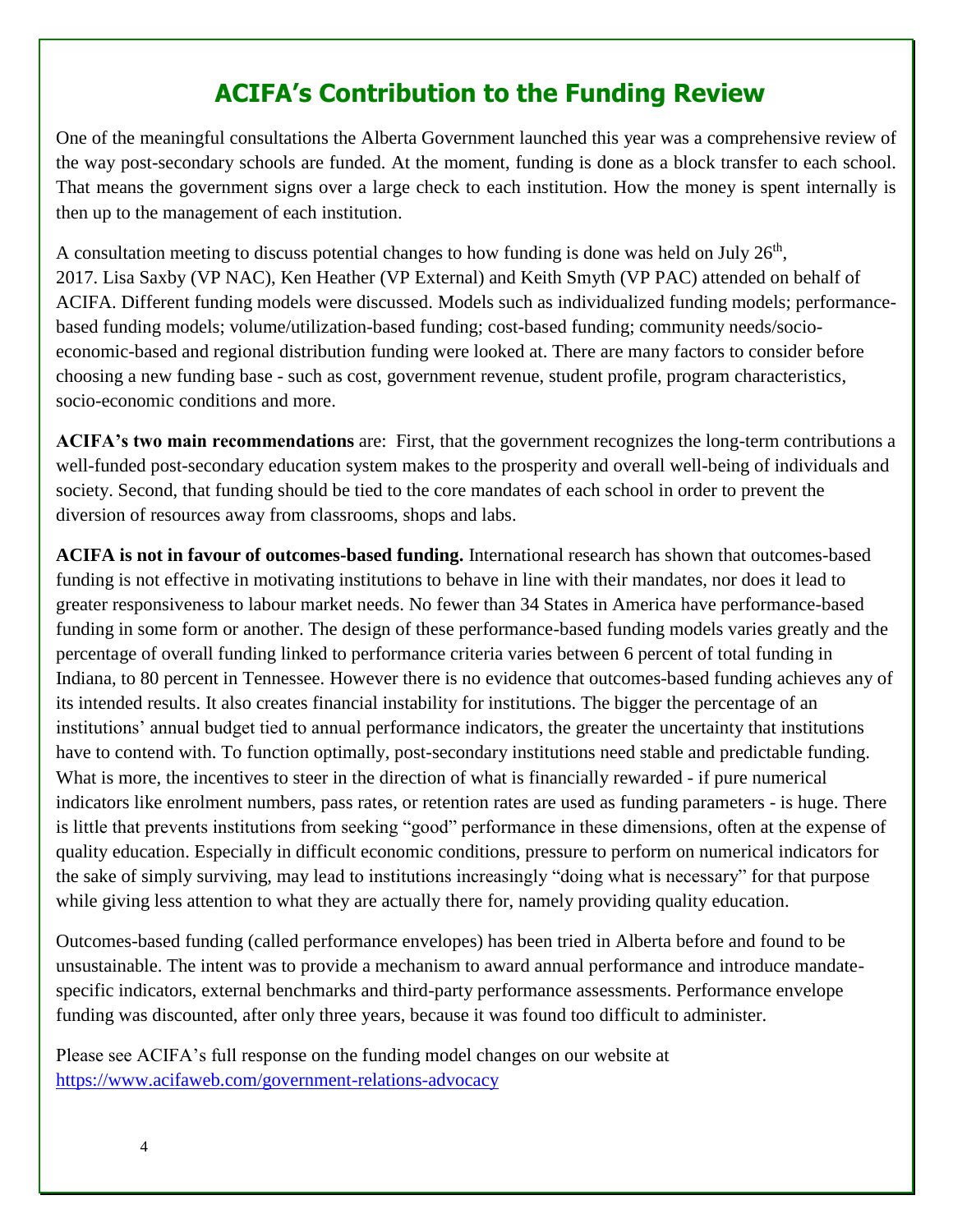### **Meet our New Labour Relations Officer**



I am pleased to announce that Brian McCulloch joined ACIFA as Labour Relations Officer on Monday, October 16, 2017. Brian will provide Labour Relations support and capacity building to our member associations.

Brian is a seasoned Labour Relations Specialist with 15 years of experience in diverse environments and with many different unions and associations. Some highlights of his career include collective bargaining, experience with the Alberta Labour Board and grievance handling up to arbitration. His passion for continual learning is evident from his many accreditations including a coaching certification, six sigma certification, mediation and negotiation training through the Alberta Arbitration and Mediation Society, as well as a project management certification.

Brian has found ACIFA to be an organization that fits with his values and he is very excited about transferring his skills to the well-being of college and institute faculty across Alberta.

### **Meet our New Office Administrator**



Pamela Lazo (or Pam) graduated from MacEwan University with an Office Administration Certificate in 1999. She worked at various companies since then. This allowed her a comprehensive set of office management skills.

Pam is excited about the opportunity to serve as office administrator for ACIFA. We look forward to utilizing her skills set to help reorganize the office operations in order to ensure a well-run, well organized, efficient office that will support ACIFA's work.

Pam enjoyed meeting ACIFA Presidents at the Presidents' Council meeting this month in Calgary. She found everyone to be friendly and supportive and she felt she learned a great deal about the post-secondary system in Alberta. When asked about her priorities for this position Pam is clear that after she got to know the rhythm of the office, she would like to set up templates for activities which repeat at regular interviews to ensure greater efficiency.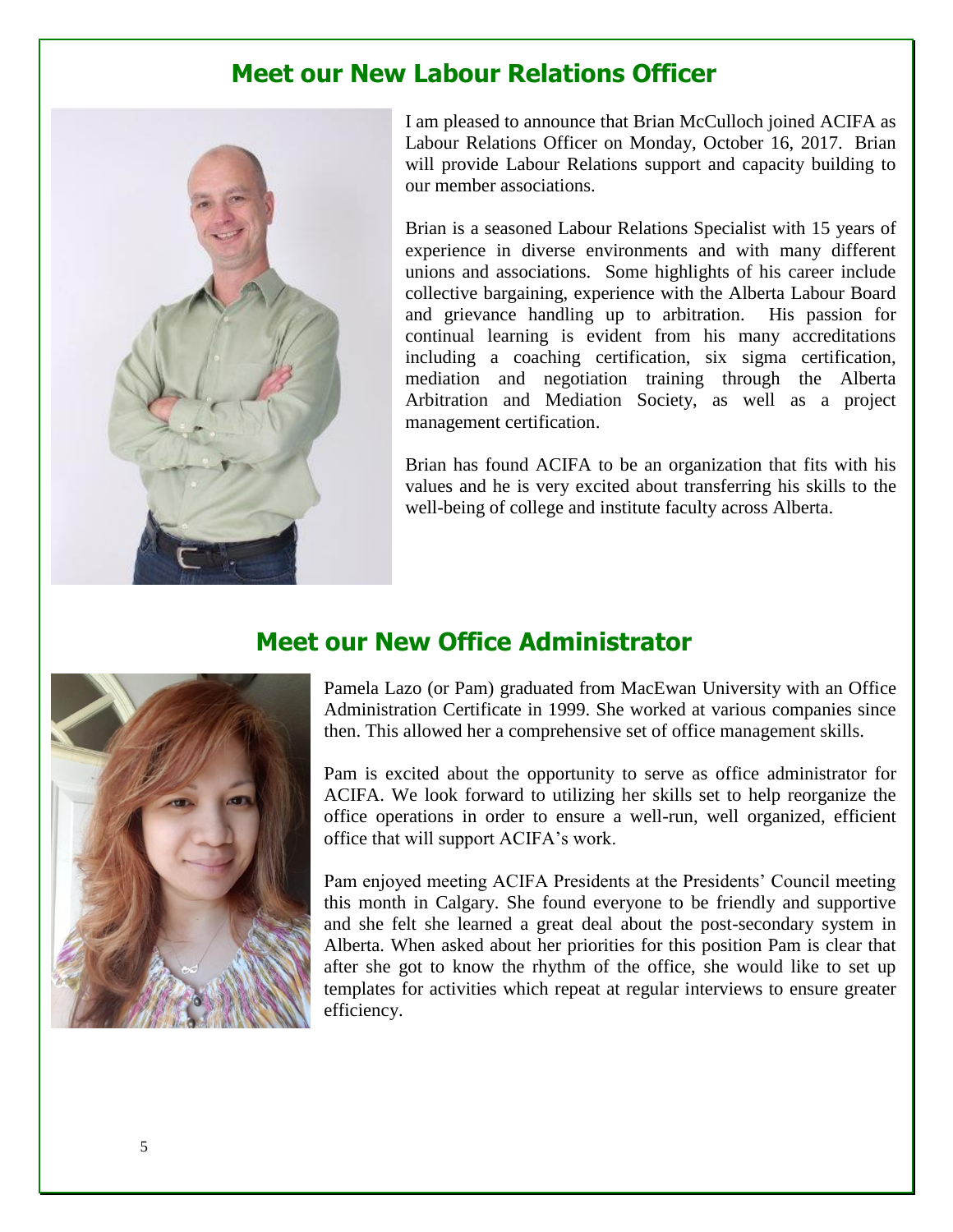### **Fair Employment Week**

ACIFA is proud to participate in [Fair Employment Week.](https://www.acifaweb.com/fair-employment-week) CAUT has declared October 23 – 27, 2017 as fair employment week. The purpose of this designated week is to highlight the contributions of contract academic staff and draw attention to the challenges faced by them such as insecure work, low pay, limited or no benefits and little support for their teaching.

Though the number of academic staff hired on temporary contracts has increased by 200 percent since 1999, there continues to be no official, publicly-available data on the working conditions of contract academic staff.

The Canadian Association of University Teachers (CAUT) is undertaking the first ever national study on the experiences of contract academic staff. The survey will gather data on a range of objective qualities of contract positions, such as wages, hours of work, office space, and teaching loads, as well as on the experiences of a contract academic.

If you taught in the 2016-2017 academic year in a non-permanent position, please fill out the survey by November 1. The survey consists of approximately 60 questions—some multiple-choice and some openended—that should take approximately 30 minutes to complete. The survey can be accessed at survey caut.ca.

If you have any questions, please contact the lead researcher, Dr. Karen Foster at 902-494-6751 or [Karen.Foster@dal.ca](mailto:Karen.Foster@dal.ca) (email is most reliable).

In addition to the survey, you can also join the campaign. Here is a link/site for the campaign pledge: [http://makeitfair.caut.ca/pledge.](http://makeitfair.caut.ca/pledge) For other resources such as some tips for organizing a successful Fair Employment Week event and printable posters, go to: [http://makeitfair.caut.ca/resources.](http://makeitfair.caut.ca/resources)

CAUT also hosted a Contract Academic Staff Conference in Toronto on October 20<sup>th</sup> and 21<sup>st</sup>. A description of the conference is available at [http://act.caut.ca/contract\\_academic\\_staff\\_conference.](http://act.caut.ca/contract_academic_staff_conference)